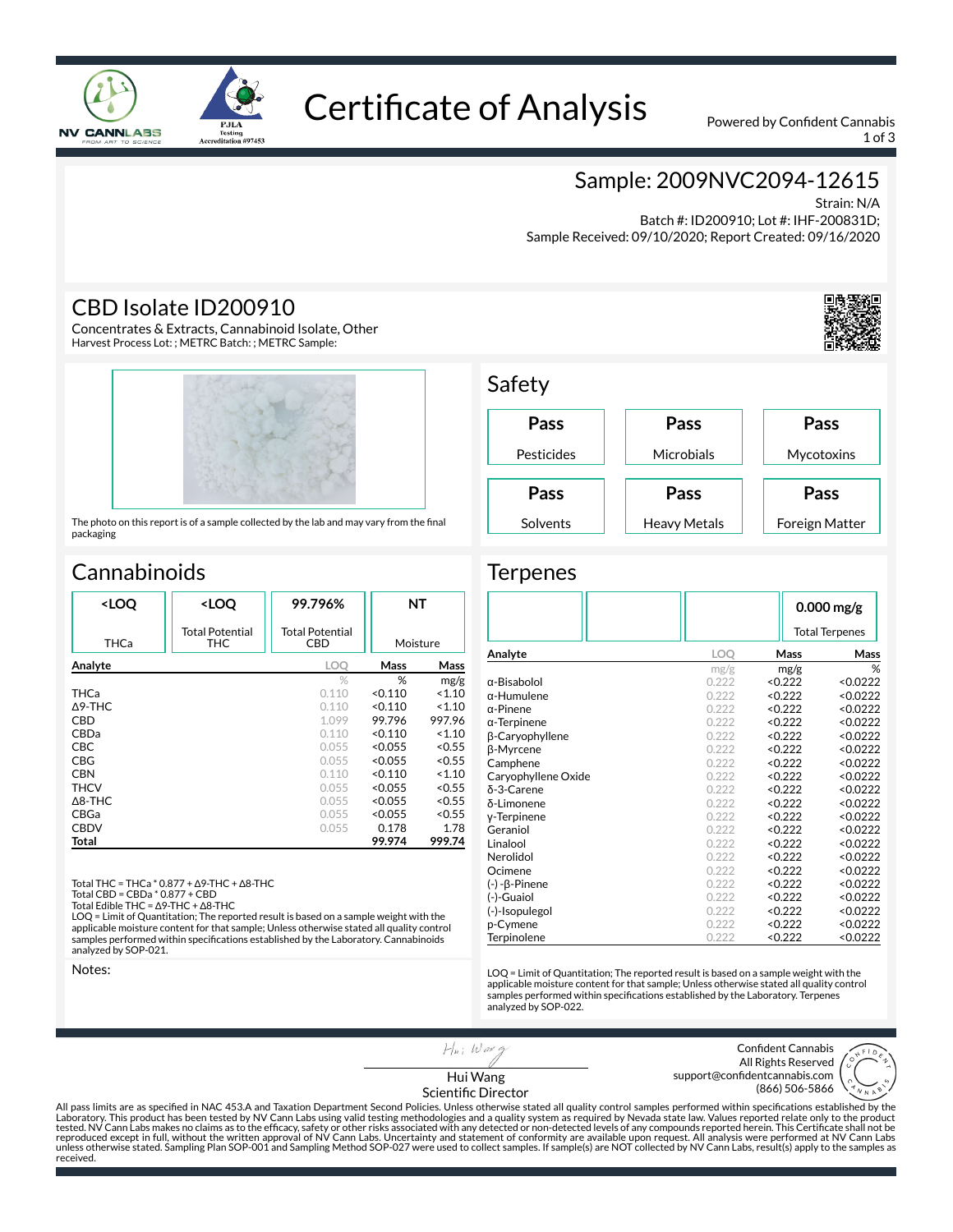

# Certificate of Analysis Powered by Confident Cannabis

2 of 3

### Sample: 2009NVC2094-12615

Strain: N/A

 Batch #: ID200910; Lot #: IHF-200831D; Sample Received: 09/10/2020; Report Created: 09/16/2020

### CBD Isolate ID200910

oid Isolate, Other Harvest Process Lot: ; METRC Batch: ; METRC Sample:

**PJLA** 

Testing<br>Accreditation #97453

|  | CDD ISUIGLE IDZUUZI               |  |  |  |
|--|-----------------------------------|--|--|--|
|  | Concentrates & Extracts, Cannabin |  |  |  |

Pesticides **Pass** 

| Analyte            | LOO        | Limit          | Mass       | Status |
|--------------------|------------|----------------|------------|--------|
|                    | <b>PPM</b> | <b>PPM</b>     | <b>PPM</b> |        |
| Abamectin          | 0.091      | 0.2            | < 0.091    | Pass   |
| Acequinocyl        | 0.091      | 4              | < 0.091    | Pass   |
| Beta-Cyfluthrin    | 0.227      | $\overline{2}$ | < 0.227    | Pass   |
| <b>Bifenazate</b>  | 0.091      | 0.4            | < 0.091    | Pass   |
| <b>Bifenthrin</b>  | 0.091      | 0.1            | < 0.091    | Pass   |
| Cypermethrin       | 0.091      | 1              | < 0.091    | Pass   |
| Daminozide         | 0.091      | 0.8            | < 0.091    | Pass   |
| Dimethomorph       | 0.091      | $\overline{2}$ | < 0.091    | Pass   |
| Etoxazole          | 0.091      | 0.4            | < 0.091    | Pass   |
| Fenhexamid         | 0.091      | 1              | < 0.091    | Pass   |
| Flonicamid         | 0.091      | 1              | < 0.091    | Pass   |
| Fludioxonil        | 0.091      | 0.5            | < 0.091    | Pass   |
| Imidacloprid       | 0.091      | 0.5            | < 0.091    | Pass   |
| Myclobutanil       | 0.091      | 0.4            | < 0.091    | Pass   |
| Paclobutrazol      | 0.091      | 0.4            | < 0.091    | Pass   |
| Piperonyl Butoxide | 0.091      | 3              | < 0.091    | Pass   |
| Pyrethrins         | 0.025      | $\overline{2}$ | < 0.025    | Pass   |
| Quintozene         | 0.227      | 0.8            | < 0.227    | Pass   |
| Spinetoram         | 0.091      | 1              | < 0.091    | Pass   |
| Spinosad           | 0.091      | 1              | < 0.091    | Pass   |
| Spirotetramat      | 0.091      | 1              | < 0.091    | Pass   |
| Thiamethoxam       | 0.091      | 0.4            | < 0.091    | Pass   |
| Trifloxystrobin    | 0.091      | 1              | < 0.091    | Pass   |

LOQ = Limit of Quantitation; The reported result is based on a sample weight with the applicable moisture content for that sample; Unless otherwise stated all quality control samples performed within specifications established by the Laboratory. Pesticides analyzed by SOP-026/044.

Foreign Matter Notes:

General Notes:



#### Microbials Pass

| Analyte                              | Limit | Mass     | <b>Status</b> |
|--------------------------------------|-------|----------|---------------|
|                                      | CFU/g | CFU/g    |               |
| Aspergillus flavus                   |       | Negative | Pass          |
| Aspergillus fumigatus                |       | Negative | Pass          |
| Aspergillus niger                    |       | Negative | Pass          |
| Aspergillus terreus                  |       | Negative | Pass          |
| Bile-Tolerant Gram-Negative Bacteria | 100   | ~520     | Pass          |
| E. Coli                              |       | Negative | Pass          |
| Salmonella                           |       | Negative | Pass          |
| Yeast & Mold                         | 1000  | $<$ 200  | Pass          |

TNTC = Too Numerous to Count; Unless otherwise stated all quality control samples performed within specifications established by the Laboratory. Analyzed according to<br>SOP-030 (Aerobic Bacteria), SOP-031 (Yeast and Mold), SOP-032 (Enterobacteriaceae), SOP-033 (Coliforms), SOP-033.8-11 (E. coli), SOP-034 (Salmonella).

| <b>Heavy Metals</b> |         |       |             | Pass          |
|---------------------|---------|-------|-------------|---------------|
| Analyte             | LOO     | Limit | Mass        | <b>Status</b> |
|                     | PPB     | PPB   | <b>PPR</b>  |               |
| Arsenic             | 153.657 | 2000  | $<$ 153.657 | Pass          |
| Cadmium             | 153.657 | 820   | $<$ 153.657 | Pass          |
| Lead                | 153.657 | 1200  | $<$ 153.657 | Pass          |
| Mercury             | 153.657 | 400   | $<$ 153.657 | Pass          |

LOQ = Limit of Quantitation; The reported result is based on a sample weight with the applicable moisture content for that sample; Unless otherwise stated all quality control samples performed within specifications established by the Laboratory. Metals analyzed by SOP-023.

| Mycotoxins       |       |       |            | Pass          |
|------------------|-------|-------|------------|---------------|
| Analyte          | loc   | Limit | Mass       | <b>Status</b> |
|                  | PPB   | PPR   | <b>PPR</b> |               |
| Total Aflatoxins | 4.000 | 20    | 7.40       | Pass          |
| Ochratoxin A     | 2.000 | 20    | 3.80       | Pass          |

LOQ = Limit of Quantitation; The reported result is based on a sample weight with the applicable moisture content for that sample; Unless otherwise stated all quality control samples performed within specifications established by the Laboratory. Mycotoxins analyzed by SOP-024.

 $H|_{H}$ ; Waxq Hui Wang

Confident Cannabis All Rights Reserved support@confidentcannabis.com (866) 506-5866



Scientific Director

All pass limits are as specified in NAC 453.A and Taxation Department Second Policies. Unless otherwise stated all quality control samples performed within specifications established by the<br>Laboratory. This product has bee tested. NV Cann Labs makes no claims as to the efficacy, safety or other risks associated with any detected or non-detected levels of any compounds reported herein. This Certificate shall not be<br>reproduced except in full, received.